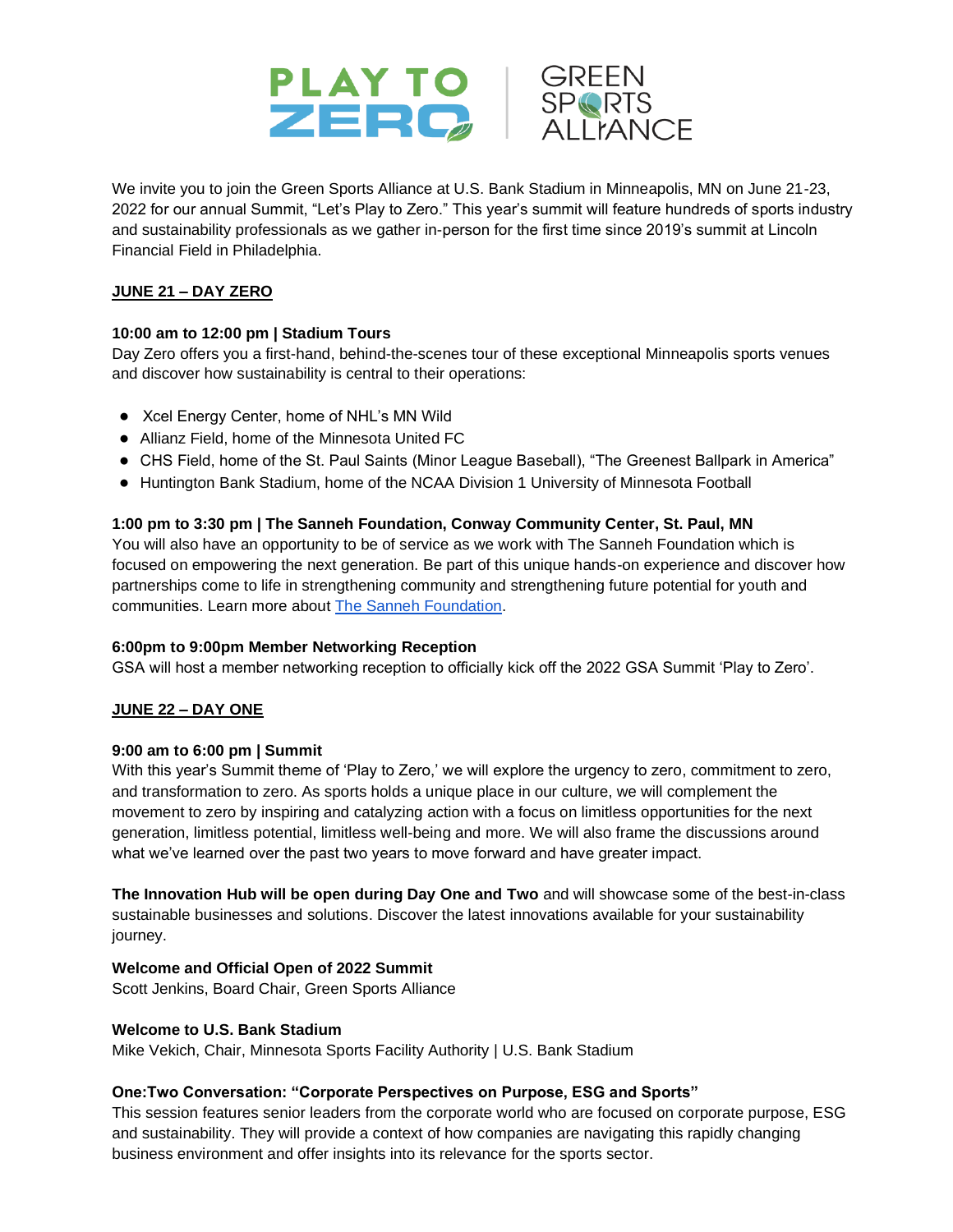Colin Tetreault, Senior Manager, Climate Change and Sustainability, EY Kari Niedfeldt-Thomas, Managing Director, Chief Executives for Corporate Purpose Facilitated by Aileen McManamon, Founder and Managing Partner, 5T Sports Group

### **One:One Conversation: "Global Reach and Scaling Impact"**

As a global organization, FIFA's 2020-2023 vision is built around 11 goals, one is to 'deliver sustainable tournaments.' In this one:one conversation, we will explore FIFA's approach to sustainability and how it is looking beyond the pitch to deliver social, financial and environmental returns for the wider community.

Federico Addiechi, Head of Sustainability, FIFA Interviewed by Carlie Bullock-Jones, Founder and Principal, Ecoworks Studio

## **An Overview of Importance of Play to Zero and Our Limitless Potential**

Roger McClendon, Executive Director, GSA

## **A Minnesota Perspective – Panel: "Collaboration to Scale Sustainability Throughout the Region"**

The Minnesota Sustainable Sports and Events Coalition brings together an entire ecosystem of teams, venues, event professionals to share best-in-class ideas and collaborate in new and interesting ways. Learn about the coalition's value in addressing shared sustainability challenges and opportunities.

Samantha Thompson, Project Manager, Allianz Field | Minnesota United FC

Gary Glawe, Senior Director, Facilities, Minnesota Twins

Tom Whaley, Owner and EVP, St. Paul Saints Baseball Club

Jim Ibister, VP, Facilities Administration, Minnesota Sports & Entertainment

Shane Stennes, Chief Sustainability Officer, University of Minnesota

Facilitated by Carla Inderrieden, Sustainability Coordinator, Minnesota Sustainable Sports and Events Coalition and Susan Heffron, Recycling Market Development Coordinator, Minnesota Pollution Control Agency

## **One:One Conversation: "From the Pitch to Investing in Young People and the Community"**

Tony Sanneh, St. Paul native, created The Sanneh Foundation while a professional soccer player. He recognized soccer had a unique potential to create positive social change for youth. In this one:one conversation, we will discover the importance of his life's work to empower youth and improve community well-being through culturally responsive and equitable access to programs, opportunities, and environments.

Tony Sanneh, Founder, The Sanneh Foundation and Envoy on behalf of the SportsUnited Division of the U.S. Department of State's Bureau of Educational and Cultural Affairs

## **Panel: "Leadership and Investing in Sustainability"**

This is a unique panel of CEOs who are leading their companies through transformation, innovation with a focus on purpose and sustainability. Get an inside perspective from these executives on what it means to be a leader in today's changing business landscape**.**

Rich Altice, CEO, NatureWorks

Alison Birdwell, President and CEO, Aramark Sports + Entertainment Brad Laporte, CEO, WinCup, maker of Phade Facilitated by Roger McClendon, Executive Director, Green Sports Alliance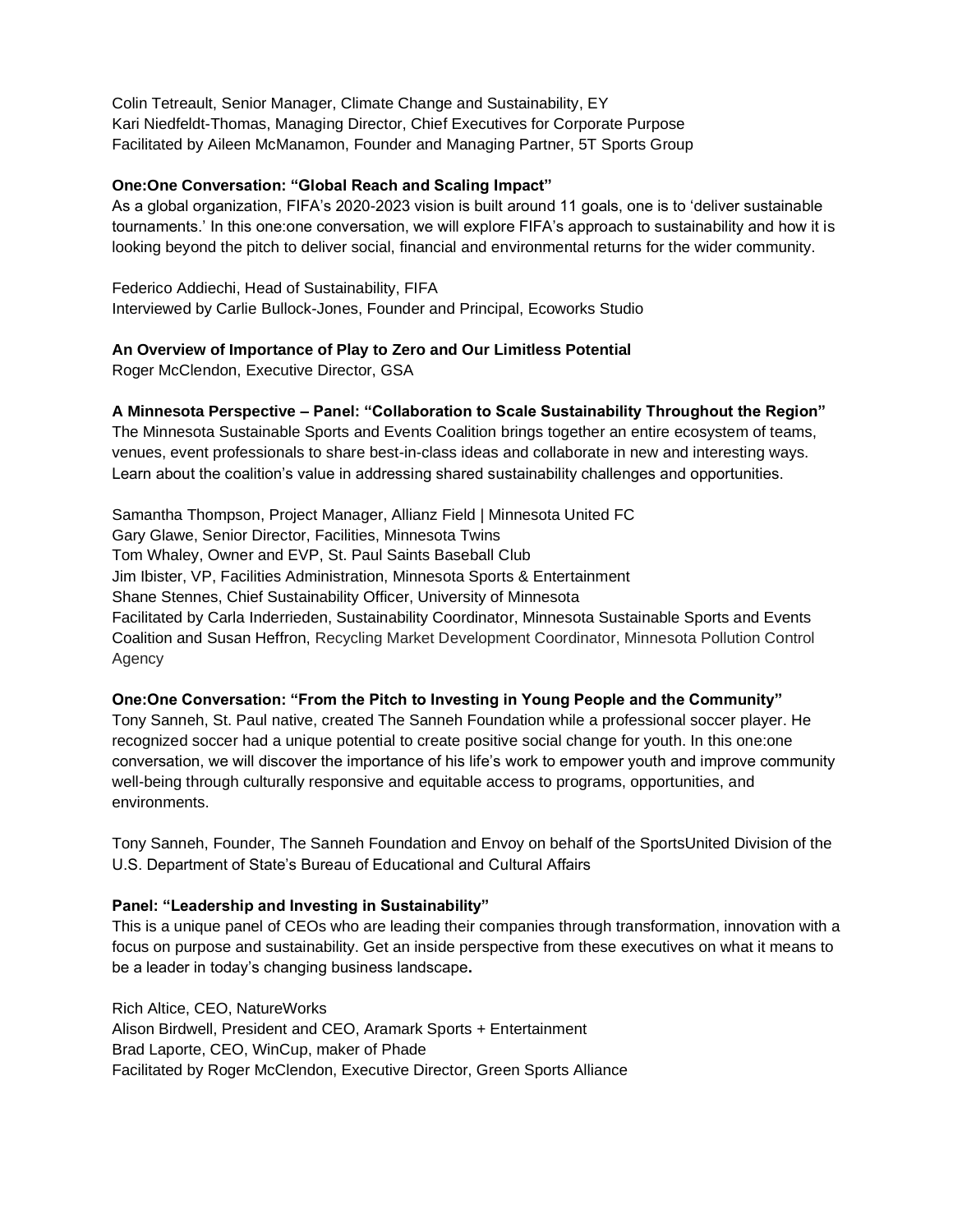# **Panel: "Lifecycle of Operations – ROI of Sustainability, Scaling Impact and Moving the Industry Forward – Venue Perspectives"**

Sustainability is a central guiding principle when operating today's stadiums and arenas. While it requires investments, this session will explore how sustainability is a growing priority, what those returns on sustainability investment are, and how sports is scaling impact beyond the venues.

Andrew Bohenko, Sustainability Coordinator, Mercedes-Benz Stadium Brandon Hamilton, VP, Stadium Operations and Facilities, Kansas City Chiefs Jackie Ventura, Senior Director, Sustainability and Facility Health/Hygiene, Golden State Warriors Facilitated by Scott Bosarge, SVP Business Services, AEG

## **Lunch Speaker: "Sports Philanthropy on Purpose: A Chalk Talk with Hall of Famer Dave Winfield"** Interviewed by Amy Hever, Director, Major League Baseball Players Trust

Dave Winfield, professional athlete, businessman and philanthropist, grew up in the Twin Cities. He is a true champion on and off the field – 22 years in the majors winning a World Series Championship, 12 All-Star Games, 7 Gold Gloves and 6 Silver Slugger Awards. In 1977, he launched the Winfield Foundation, the first active professional athlete to do so. In this lunchtime chalk talk, Dave shares his wisdom and insights on how sports and athletes can and need to leverage their platforms in new ways so together we may build a more unified and sustainable society.

# **One:Two Conversation:** "**ROI of Partnerships: 360º Partnership and Scaling Impact by Disrupting Your Own Business"**

This legacy company is disrupting its own business and sees its sports sponsorships as an opportunity to invest in and scale sustainability. Dow and LPGA will offer their insights into the ROI of this key partnership that go beyond the sand traps and the golf course.

Chris Chandler, Executive Director, Dow Great Lakes Bay Invitational Kelly Hyne, Chief Sales Officer, LPGA Interviewed by Omar Mitchell, VP, Sustainable Infrastructure and Growth Initiatives, NHL

## **One:Two Conversation: "ROI of Investing in Women and Why This Matters"**

This conversation will dive into the heart of why investing in women's sports matters. With the 50th anniversary of Title IX, we are moving into a long overdue era for women as athletes and as leaders through the lens of equity and market power.

Amanda Vandervort, President, USL Super League at United Soccer League Andrea Yoch, President and Co-Founder, Minnesota Women's Soccer | Minnesota Aurora Facilitated by Aileen McManamon, Founder and Managing Partner, 5T Sports Group

# **One:One Conversation: "The Zero-to-One Moment: Setting the New Standard for Sustainability in Sports"**

In this one:one conversation with Aspiration's CEO, we will explore how the company views its commitments to the climate crisis and why it is investing in sports sponsorships. How are these innovative initiatives designed to raise awareness and engage customers in making those small changes that collectively have big impacts.

Andrei Cherny, CEO, Aspiration Interviewed by Scott Jenkins, GSA Board Chair

## **Panel: "Managing What You Can Measure – The Play to Zero Playbook"**

This session will give you a quick overview 'Play to Zero Playbook,' a platform and sustainability toolkit. Green Sports Alliance's partnership with U.S. Green Building Council's Arc, Blue Strike Environmental and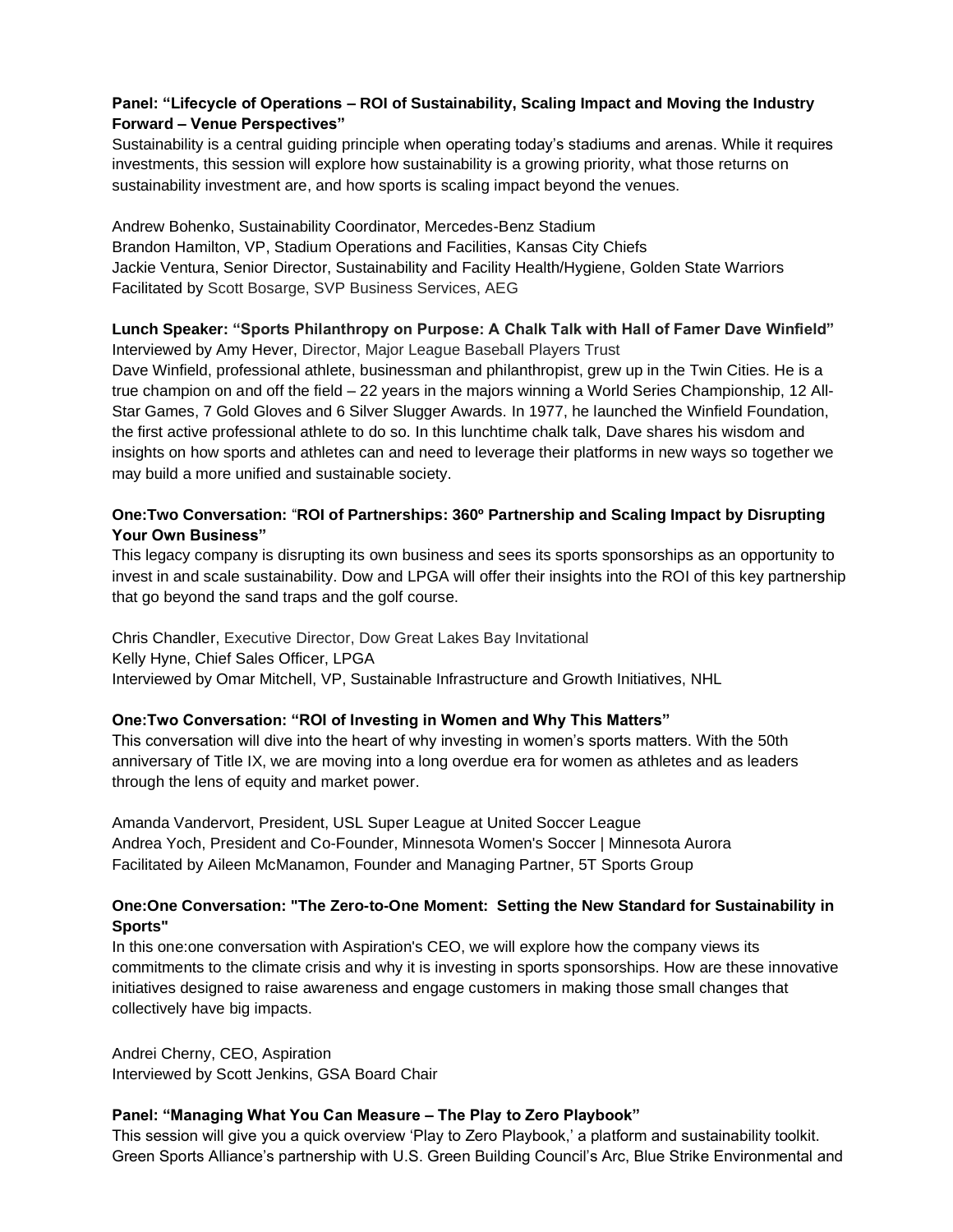Rubicon launched the platform to guide, measure and monitor your progress towards net zero energy, net zero water, zero waste, and a resilient future.

Chris Pyke, SVP, Product, ARC/USGBC

Alex Baxter, Director of Special Events, Blue Strike Environmental Chris Batterson, Key Account Manager Construction & Projects, Rubicon Facilitated by Bradley Vogel, Member Services and Events Senior Manager, GSA

## **SOLUTION SESSIONS – CONCURRENT BREAKOUT SESSIONS**

– "The Expedition to Zero Waste: The Partners and Data You Need to Get There" with Max-R with Sustainable Sports Index and Seattle Kraken

- "The Play to Zero Playbook" with GSA, Arcskoru, Blue Strike, Rubicon
- "The Straw That Broke...Your Waste Problem" with Phade by Wincup with Atlanta Falcons
- "The Covid Playbook" with Jani-King and Dalco, a division of ImperialDade
- "ROI of Sustainability Partnerships: How to Structure and Maximize Them" with Dow and LPGA
- "Executing Your Sustainability Roadmap: Here's How" with Honeywell
- "Forecasting and What Your Venue Can Do to Avoid Supply Chain Hiccups" with Huhtamaki and Aramark
- "Recycle/Compost/Reuse, Pros and Cons, What Works Best for You" with Pactiv/Fabri-Kal and Bright Beat
- "Overcoming Obstacles and Driving Innovation to Reach Your Zero Waste Goals" with Eco-Products

### **Presentation:** "**Your Future Fans Care About Sustainability"**

What's Sports Innovation Lab? An organization to help you identify and understand your fans. The sports landscape is changing and so are its fans. SIL will share new research on how to connect with and engage your future fans. And, yes they do care about sustainability.

Josh Walker, President and Co-Founder, Sports Innovation Lab

#### **One:Two: "Beyond Logos: Activating Sustainability Through Sponsorships"**

WM and the PGA Tour have a long-standing partnership built around sustainability. This session will explore the expansive benefits when sustainability requirements are embedded into sponsorships. In addition to the value to partners, there is a ripple effect with vendors, communities, and fans.

Paula Davey, Director, Brand Activation, WM

Brazos Barber, Senior Manager, Tournament Business & Sponsor Relations, PGA Tour Interviewed by Colin Tetreault, Senior Manager, Climate Change and Sustainability, EY

#### **Panel:** "**Lifecycle of Operations: Evolutions of the Sustainability Cycle"**

Sustainability is more than a journey. It's a commitment to embed it into every aspect of business operations. We are entering the next evolution of the sustainability cycle with best-in-class practices to meet expectations to measure progress and be transparent about where you are in meeting sustainability goals.

Sofi Armenakian, Director, Operations and Sustainability, State Farm Arena | Atlanta Hawks Jordan Enke, SVP, Stadium Operations, Austin FC Ian McDoom, Director, Engineering, Chase Center Arena Erik Distler, VP, Sustainability, AEG Facilitated by Kunal Merchant, Partner and Chief Operating Officer, Revitate

## **One:Two Conversation: "Innovations and What's Next for Your Fan Gear"**

It begins with an idea, then a connection and now a reality. Meet this young innovator and entrepreneur who is the future of your fan gear. Meet an NFL team that saw the possibilities. And, here we are today!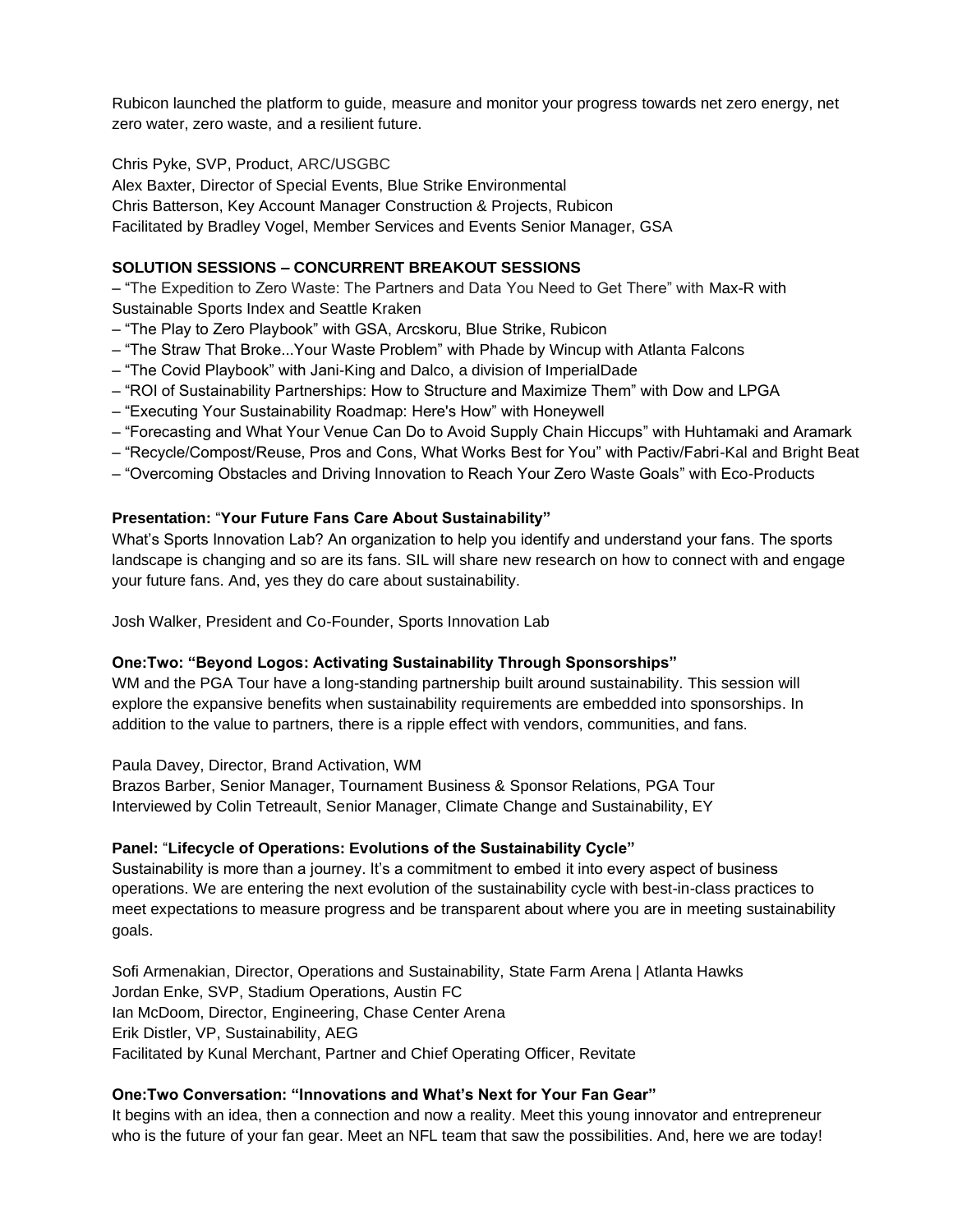Norman Vossschulte, Director, Fan Experience and Sustainability, Philadelphia Eagles Monika Dharia, Founder and CEO, GreenGear Supply Co. Interviewed by Leah Ford, Senior Global Marketing Communications Manager, NatureWorks

## **One:One Conversation:** "**Maybe Zero is Not Enough (Leveraging Assets for Greater Impact): What It Means to be Climate Positive"**

The ocean is vast, wide and the scene of our climate crisis. Those who race on the ocean recognize perils but also the promise of leveraging their assets and their voices to move from zero to positive.

Damian Foxall, Sailor and Ocean Consultant, Sustainability Program Manager, 11th Hour Racing Team Interviewed by Jill Savery, GSA Board Member

### **Closing Remarks**

Roger McClendon

### **6:00 pm to 9:00 pm | Reception and Play to Zero Sports Celebration**

In partnership with Aramark and Game Changers Institute we will have delicious food and drinks in the Delta Club and fun on the U.S. Bank field as we recognize and celebrate leaders and innovators in the sports industry for our Play to Zero – Environmental Leadership Award and Innovator Awards. All attendees are invited.

### **Dinner Presentation: "You Think You Can't Make Change? Think Again!"**

James Wilks, Co-Founder, Game Changers Institute

### **JUNE 23 – DAY TWO**

#### **8:30 am to 1:30 pm | Summit**

Day Two continues the engaging dialogues from Day One on the main stage, as well as giving you the opportunity to engage in best practices peer discussions with Solution Roundtables.

#### **Presentation: "Voices of the Next Generation"**

GSA in partnership with Knit is proud to share the finding of new research on the Gen Z sports fan. It's hot off the press! You will hear the voices of young people on what's important to them, their expectations for businesses and what they expect of the sports industry – venues, teams, leagues and players.

Aneesh Dhawan, Founder and CEO, Knit

#### **One:One Conversation: "The Time is Now – Perspectives on Environmental Justice"**

A conversation about environmental justice must include a sense of urgency as we face the climate crisis. What are those considerations that bring environmental justice to the forefront and that can and should be embedded in sustainability initiatives. How can the sports sector lead in new and innovative ways?

Jerome Foster II, Executive Director & Founder, Waic Up Interviewed by Mustafa Santigo Ali, Vice President of Environmental Justice, Climate, and Community Revitalization, National Wildlife Federation

# **Panel: "Global Impact – One Community at a Time (Leveraging Your Brand Equity and Connecting Your Fans to Your Sustainability Initiatives)"**

A global organization and a local team, what do they have in common? They each have a vision and commitments to capitalize on their brands to drive sustainability. And, whether it's operating in a zero waste environment and building sustainable practices into their operations or leveraging their brand equity to engage and catalyze fans, get the latest insights from FIFA and the Miami Heat.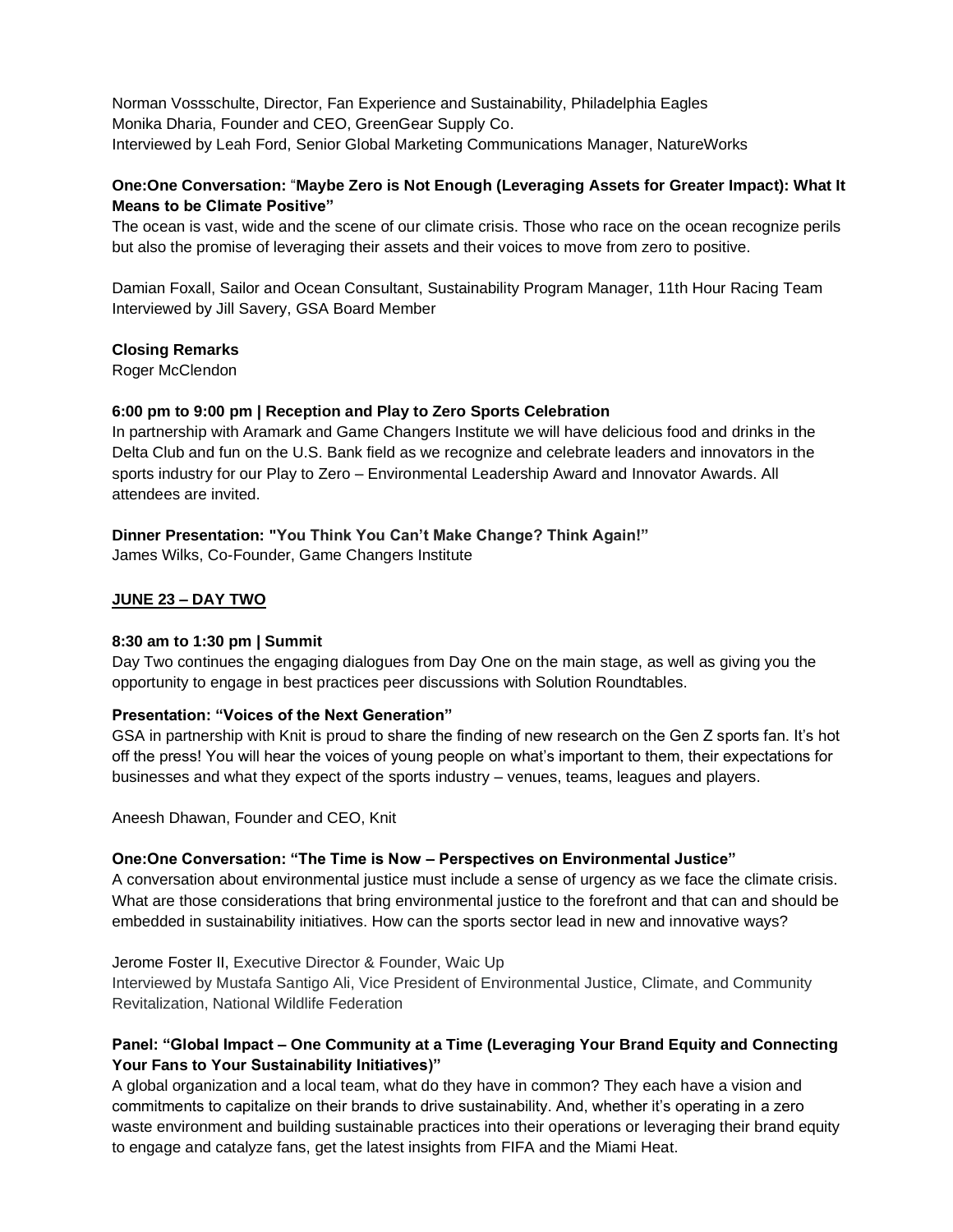Federico Addiechi, Head of Sustainability, FIFA Paula Gabriela de O. Freitas, Senior Sustainability Programme Manager, FIFA Ralph Leon, Senior Director, Social Responsibility, Miami Heat | FTX Arena Jamona Hayling, Manager, Facility Services, Miami Heat | FTX Arena Facilitated by Carlie Bullock-Jones, Founder and Principal, Ecoworks Studio

## **One:Two Conversation: "ROI of Sustainability and Sponsorships"**

Sustainability is a core tenet in sponsorships and partnerships. Gain insights into how owners are prioritizing sustainability in new design construction and in renovations/retrofits. How does this square with the bottom line, changes in the market and opportunities for innovation and fan engagement?

Shaun Mason, Vice President, CAA ICON Interviewed by Drew Mitchell, Social Impact Executive, CAA

# **One:Two Conversation: "The Value of Partnerships Built on Sustainability"**

Discover the future of sports and entertainment partnerships as companies shift to investing in the longterm and investing in sustainability. Find out what makes the partnership deliver on its sustainability promise with Ball Corp. and its partner, Kroenke Sports, the ownership group of Ball Arena, SoFi Stadium, Los Angeles Rams, and Premier League's Arsenal FC.

Sara Axelrod, Head of Sustainability, Ball Corp.

Mike Ceiley, Senior Vice President & General Manager, Partnership Marketing & Media Sales, Kroenke Sports & Entertainment

Interviewed by Kunal Merchant, Partner and Chief Operating Officer, Revitate

## **SOLUTION ROUNDTABLES – CONCURRENT INFORMAL DISCUSSIONS**

– "In Case You Missed It…The Play to Zero Playbook" with Green Sports Alliance et al.

– "Teams and Event Organizations Working Together for Net Positive" with 11th Hour Racing Team and The Ocean Race event

– "In Case You Missed It…The Expedition to Zero Waste: The Partners and Data You Need to Get There" with Max-R with Sustainable Sport Index

– "In Case You Missed It…Beyond Logos: Activating Sustainability Through Sponsorships" with WM and PGA Tour

- "Let's Not Waste Those Lessons Learned" with FIFA
- "How Integrate Sustainability with The Fan Experience" with Mercedes-Benz Stadium
- "The Composting Playbook" with NatureWorks
- "Community Partnerships and Connecting to Food Distribution" with Bright Beat
- "What to Do About ESG: An ESG Toolkit" with 5T Sports Group

## **One:Two Conversation: "Urgency and Feasibility of Getting to Zero and Beyond"**

There are many roads to zero and beyond. This session will take a quick dive into the urgency at hand and explore the feasibility to get to zero. And, yes, it's possible, it's doable, and here's how.

Nick Aster, Director of Marketing North America, South Pole

Austin Wentworth, Head of North America | Climate Solutions, STX Commodities

Interviewed by Colin Tetreault, Senior Manager, Climate Change and Sustainability, EY

## **Panel: "Growing the Game, Growing the Business with Sustainability a Priority"**

How do you grow the game and grow the business at the same time prioritize sustainability? Discover the innovations in thinking about hockey and ways to broaden its reach beyond today's fan base.

Omar Mitchell, VP, Sustainable Infrastructure and Growth Initiatives, NHL Brianna Treat, Manager, Transportation and Sustainability, Seattle Kraken Interviewed by Dan Murphy, Staff Writer, ESPN